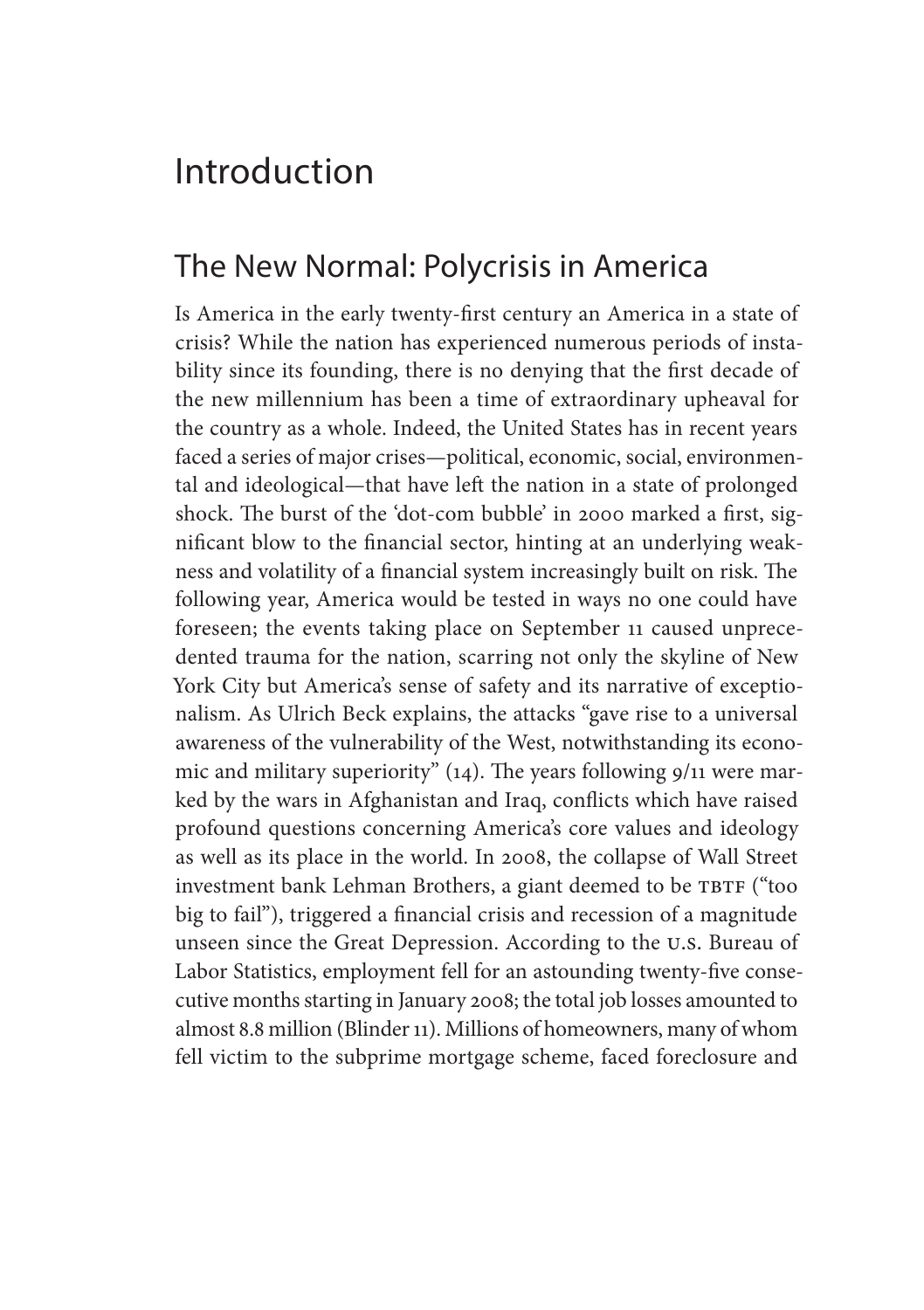eviction.1 The first decade of the new millennium has also seen a growing sense of alarm concerning the calamitous impact of climate change and an increased awareness of the fragility of our planet. In 2005, Hurricane Katrina devastated the Gulf coast from central Florida to Texas, causing over 1300 casualties, making it "one of the deadliest natural disasters in the history of the United States" (FEMA). Besides the terrifying destruction on American soil, the storm also shattered the illusion that the United States would be able to deal with the consequences of a disaster of this scale in an efficient and dignified manner.

The second decade of the twenty-first century was equally turbulent. A series of terrorist attacks shell -shocked the Western world, which was additionally struggling to deal with a global refugee crisis. These past years have also seen a deeply troubling surge in racial tension in the United States, with a number of disturbing instances of police brutality against African Americans succeeded by waves of major protests and the emergence of the Black Lives Matter movement (protests which reached a peak in 2020, following the brutal killing of George Floyd). This tense and volatile climate was only amplified by the election of Donald Trump in 2016, whose presidency has given rise to unprecedented conflict and disapproval on a national and international level. In fact, it is difficult to recall a period in which the so-called "United" States have appeared more politically, ideologically and socio-economically divided than they do today. Finally, the recent coronavirus pandemic has triggered widespread and unhinged panic, highlighting the risks of a hypermobile world population as well as the human propensity towards irrational and xenophobic responses when faced with existential anxiety.

**1** A dangerous proportion of the securities traded in the years before the crash were based on the now infamous subprime mortgages, high-interest rated loans that were given to people who clearly did not have the financial means to pay off their debt. The financial instruments that had emerged in the banking sector in the new millennium, derivatives such as credit default swaps (CDS) and collateral debt obligations (CDO), essentially enabled the banks that offered these ludicrous mortgages to spread and thereby—theoretically—reduce their risks. Consequently, the damage, when the value of these subprime mortgages eventually collapsed in 2008, was enormous and had an impact of previously unseen proportions.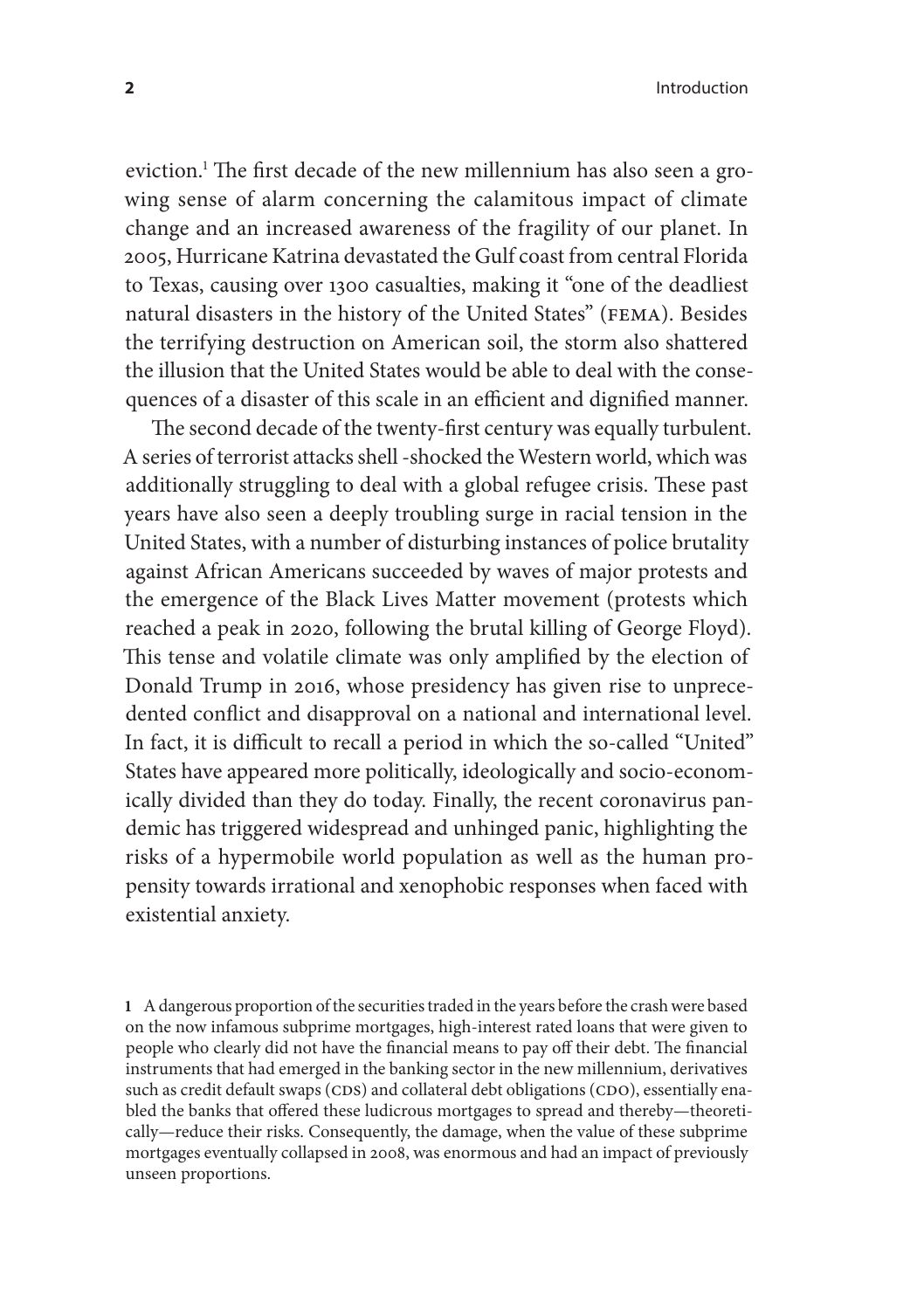The onset of the twenty-first century has thus been marked by a ubiquitous sense of calamity within America (and beyond). Former president of the European Commission, Jean-Claude Juncker, uses the term "polycrisis" to refer to this current phenomenon of there being several interconnected crises of a widespread impact within a brief time span. These are crises that "have not only arrived at the same time", but "[t] hey also feed each other, creating a sense of doubt and uncertainty in the minds of our people" (Juncker). In his book *Criticism, Crisis and Contemporary Narrative* (2011), Paul Crosthwaite makes a similar observation when he writes that "it often seems that the horizons of everyday life are defined, today, by an overlapping series of crises" (3). Likewise, in 2005, James Howard Kunstler predicted that America will be struggling to deal with the "converging catastrophes of the twentyfirst century"—"world-altering forces, events, and changes will interact synergistically, mutually amplifying each other to accelerate and exacerbate the emergence of meta-problems" (2).

It is crucial to stress just how profound the impact of this prolonged period of upheaval has been on the American psyche. Referring to the tragic events of that September morning in 2001, Wendell Berry remarks on "the unquestioning technological and economic optimism that ended that day" (qtd. in Gray 26). And indeed, I would argue that the trauma of this attack has prompted a more general decline of optimism and of a trust in progress—those quintessential qualities in which Americans have long prided themselves. The contemporary period has been marked by what Pico Iyer calls an "undercurrent of anxiety" (*Global Soul* 15), a nervousness that permeates American life and that keeps the nation on its toes. As much as we may have praised the processes of globalization that have so profoundly altered the way we live and interact with one another, there is also the awareness that "a small world is a precarious one; and in our closely linked planet, a fire in one place soon became a blaze in another" (Iyer, *Global Soul* 14). Ulrich Beck contends that the "risk society" that he famously identified and defined in 1986 has now evolved to a "world risk society" (9). "Each nation has become the next-door neighbor of every other", Beck writes, "and shocks in one part of the planet are transmitted with extraordinary speed to the whole population of the earth" (12). What is unique about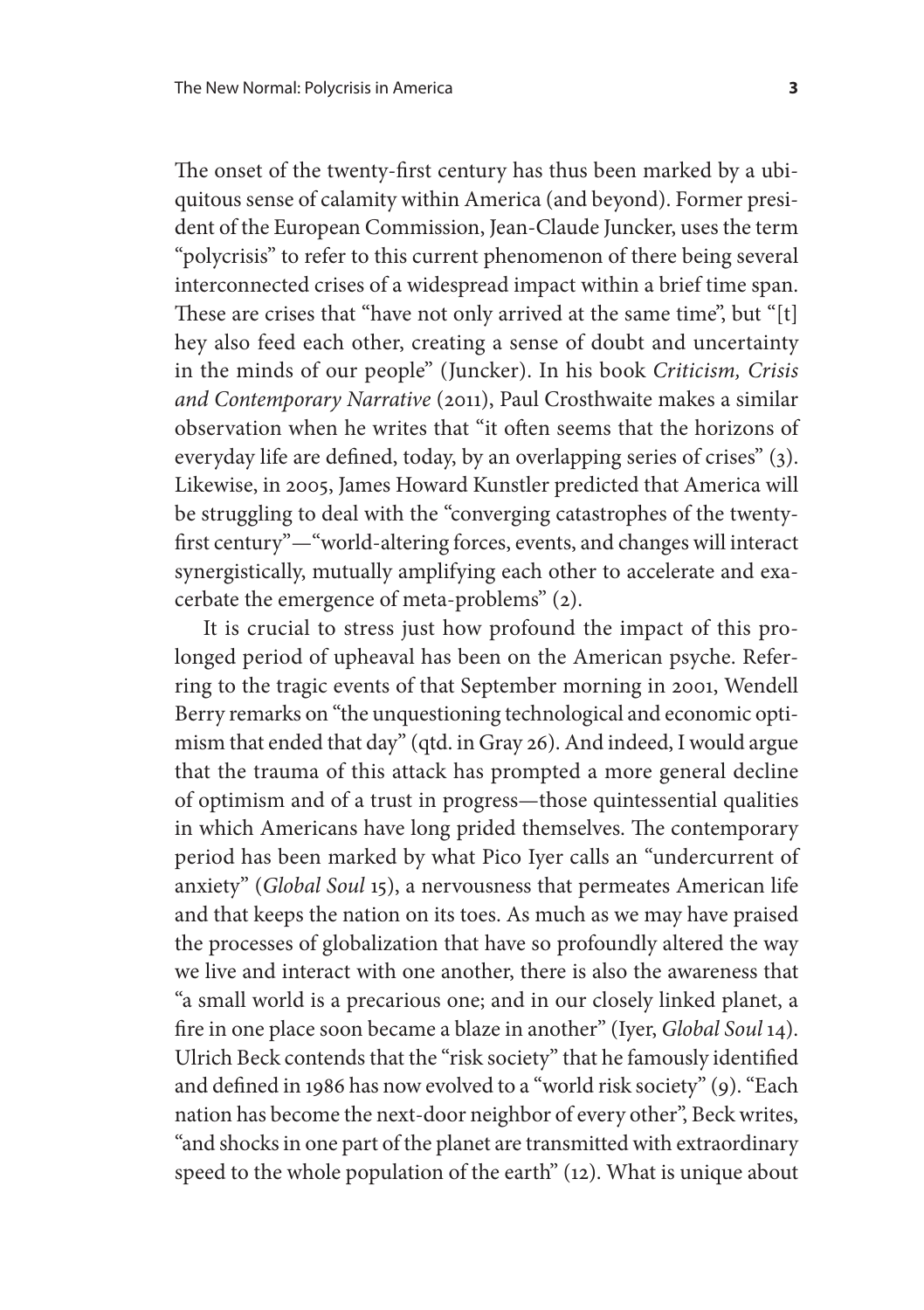this historical moment, according to Beck, is that "[o]n the one hand, (unintentional) large-scale risks (climate change) are gaining prominence; on the other hand, the anticipation of the new kind of threats emanating from (deliberate) terrorist attacks represents a persistent public concern" (15). It is precisely this notion that catastrophe, in one form or another, can strike at any moment which causes us to feel an ongoing and at times paralyzing sense of fear. Furthermore, there is no denying that we are essentially defenseless to many of the threats that we are facing today. The constant and unpredictable terrorist threat, in particular, has led to an "endemic uncertainty" (4), as Zygmunt Bauman's terms it in *Liquid Times: Living in an Age of Uncertainty* (2007). As a result of this sustained feeling of precarity in our society, there is now "a population horrified by its own undefendability and obsessed with the tightness of its frontiers and the security of the individuals living inside them" (*Liquid Times* 7), Bauman notes. In this period of instability and disquietude, the longing for security has indeed manifested itself with renewed urgency—and at times in concerning forms, as the global resurgence of conservative and right-wing ideology suggests. Ulrich Beck even argues that "[s]ecurity is displacing freedom and equality from the highest position on the scale of values" (9).

That writers feel compelled to respond to this acute atmosphere of crisis should hardly come as a surprise. In fact, as Christopher J. Walsh succinctly puts it, "American writers have historically been charged with picking up the check when the nation finds itself in a crisis, and in these situations, succeeding generations of novelists attempt to get to the very root of the malaise affecting the national consciousness" (254). Of the multitude of crises the United States has faced since 2000, there are two particular crises that appear to have had the deepest impact on cultural production—the first one being 9/11.

#### Post-9/11 Crisis Narratives

In the months and years after the traumatic events of that September morning, a remarkable corpus of fiction and non-fiction narratives indeed developed, filled with stories that all try to come to terms with the trauma inflicted on America. In *After the Fall* (2011), Richard Gray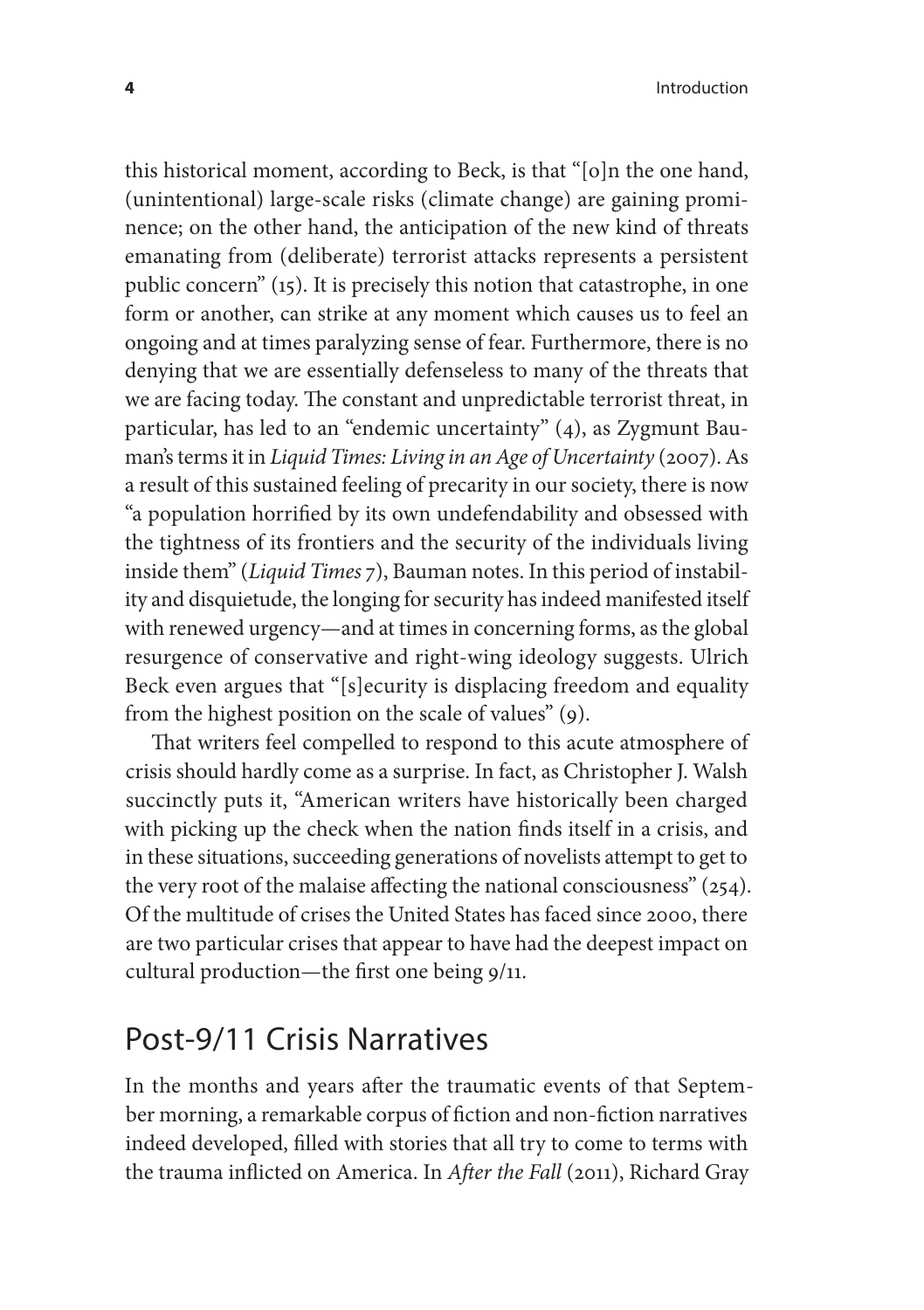explains that the cataclysmic events of that day "are as much part of the soil, the deep structure lying beneath and shaping the literature of the American nation, not least because they have reshaped our consciousness; they are a defining element in our contemporary structure of feeling and they cannot help but impact profoundly on American writing" (24). The psychological impact of September 11 reverberated far beyond the borders of Manhattan and Arlington; America, as an entire nation, felt violated and hit at the heart of its identity. Don DeLillo, one of many writers who centered a plot around 9/11 (his 2007 novel *Falling Man*), memorably claimed in an essay that "for many people, the event has changed the grain of the most routine moment" ("In the Ruins of the Future"). In works of fiction such as *Extremely Loud & Incredibly Close* (2005) by Jonathan Safran Foer, *The Good Life* (2006) by Jay McInerney, *The Zero* (2006) by Jess Walter and *Terrorist* (2006) by John Updike, the terrorist attacks of 2001 form a core element of the plot. The commercial success of these and other 9/11 novels clearly revealed that the nation was craving stories that addressed the traumatic events as well as the aftermath, and that could, perhaps, help make sense of senseless. Yet critics have highlighted the inherent difficulty of translating the horror of the attacks and the psychological repercussions into narrative form. *The Economist*'s R.B. distills three reasons why novels directly responding to the events of 9/11 are prone to disappoint or even fail.

The first is that the attack on the World Trade Centre was such a huge and overpowering event that it often overshadows and dominates the fictional elements of a novel: literary novelists normally shy away from choosing such a big and unbelievable event as the backdrop to a story. … The second is that all fiction of every genre hinges around some kind of crisis, internal or external, that a book has to see its way through. This can take many forms. But 9/11 is in a sense a bigger crisis than many novels can contain or capture: it's a situation where truth is both bigger and stranger than fiction. … The third thing that makes it hard to write a successful novel about 9/11 is simply that it's too soon. … It is hard to relay an event that many people still remember so clearly—even if, by contrast, those vivid impressions are one reason why 9/11 books have such an audience.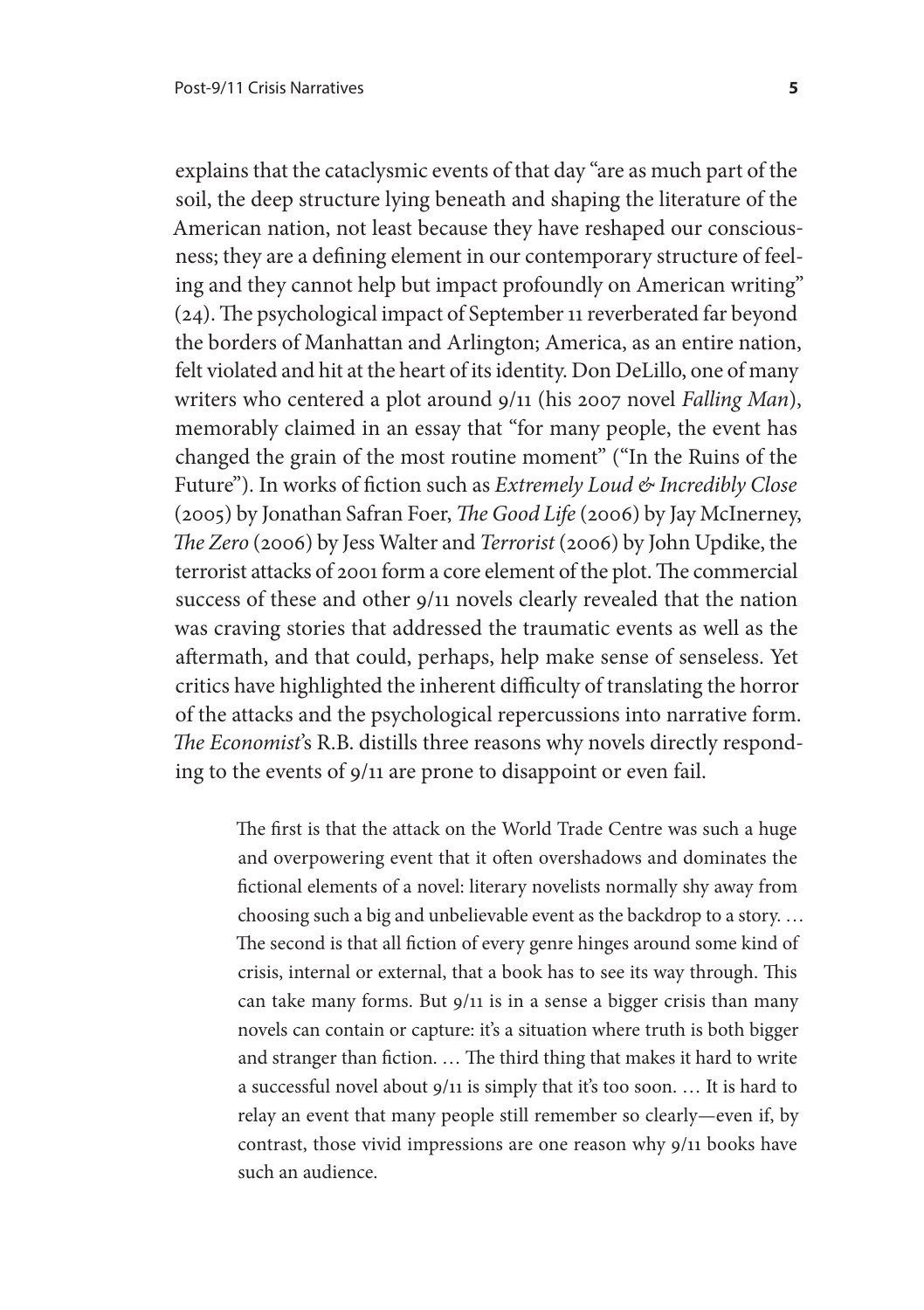And yet, despite these undeniable difficulties of narrativizing a culturally momentous event such as 9/11, many writers felt compelled to try.<sup>2</sup> As Kristiaan Versluys notes in *Out of the Blue: September 11 and the Novel* (2009), "[i]n their ongoing missions to interpret the culture and to provide points of view from which to approach it, [novelists] have no choice but also to confront the signal event that reorients the culture and marks it in its deepest substratum" (12). It appears that those works of fiction that critics deemed to be most successful in representing the unspeakable trauma of that Tuesday morning were those that approached the events most cautiously and obliquely. As Versluys puts it,

> … the best 9/11 novels are diffident linguistically. On the whole, the narratives shy away from the brute facts, the stark "donnée" of thousands of lives lost. As an event, 9/11 is limned as a silhouette, expressible only through allegory and indirection. (14)

The memory of witnessing the event, of actually *seeing* the tragedy unfold—even if for most people this happened (luckily) only via their screens—meant that there was not only less need for storytelling relying on direct and explicit imagery of the event, but perhaps even a downright refusal to endure it, again. This may also explain why Oliver Stone's blockbuster movie *World Trade Center*, released less than five years after the cataclysmic events, had a hard time winning over both critics and the public. Not only did it force viewers to live through the attacks in painstaking detail through the perspective of first responders, but the storyline, oozing with patriotism and dramatic performances (first and foremost by leading actor Nicolas Cage), represented a Hollywood spin of an event that was still much too raw and vivid in people's minds. Compared with filmmaking, then, fiction writing had the advantage of allowing the "primal terror" (DeLillo, "Ruins") of that day to occupy a more liminal, nuanced space, that the public may be more receptive towards.

**2** To gain more insights into post-9/11 fiction and other cultural productions, refer to Richard Gray's *After the Fall: American Literature Since 9/11* (2011), Kristiaan Versluys's *Out of the Blue: September 11 and the Novel* (2009) as well as *Representing 9/11: Trauma, Ideology and Nationalism in Literature, Film and Television* (2015), edited by Paul Petrovic.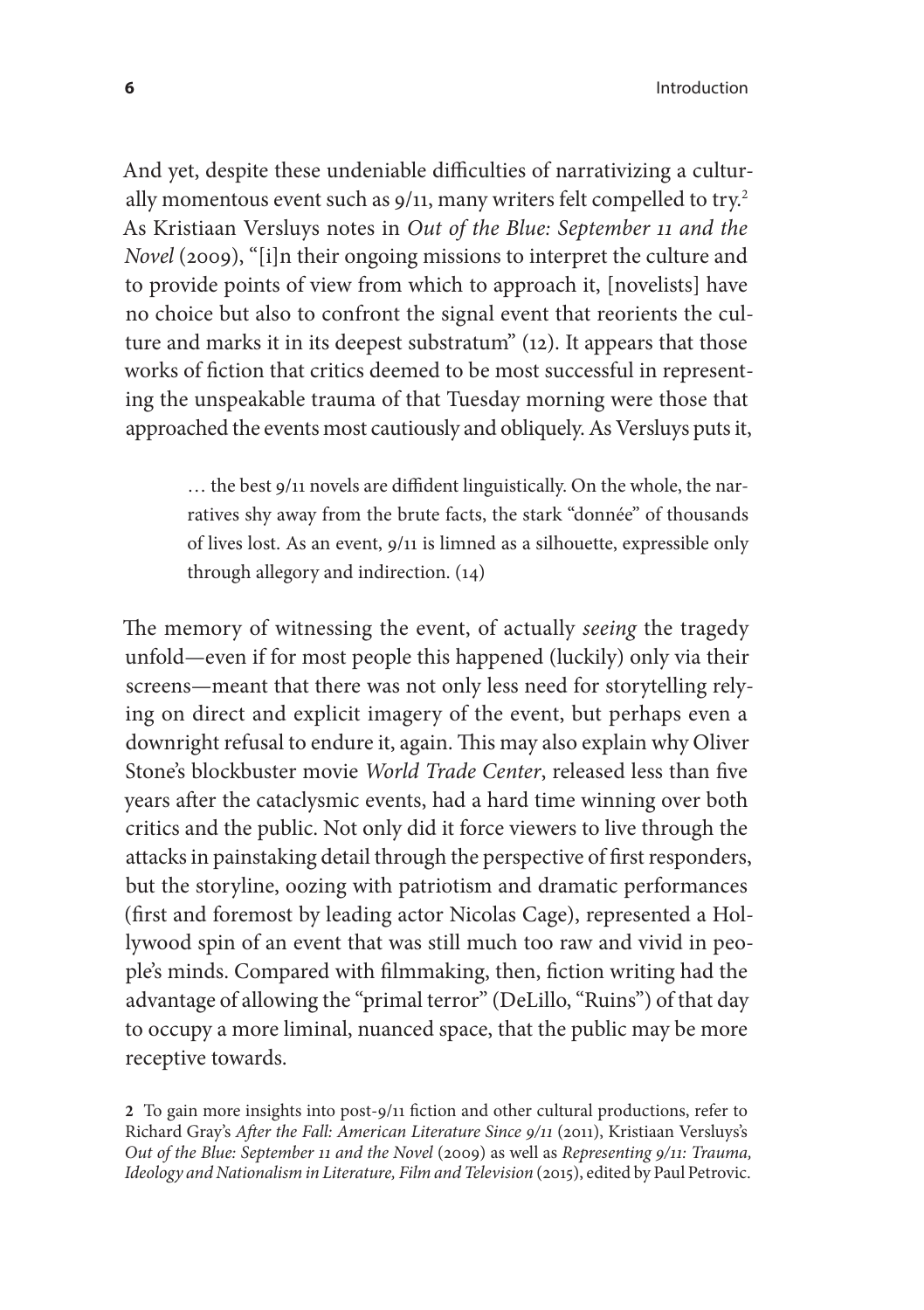### Crunch Lit

Besides 9/11, the other national crises in the new millennium that prompted American writers to pen and paper to such a degree was the financial crisis of 2008 and the Great Recession that followed. Of all the crises that America has faced since the year 2000, the economic downturn that started in 2008 was one of those that had the most direct and tangible consequences for a vast number of American citizens.<sup>3</sup> And yet, despite this very palpable experience of the crisis in their everyday lives, most Americans felt utterly puzzled as to how a disaster of this scale could have developed. This inability to fully comprehend the catastrophic events that unfolded in 2008 and 2009 was due, on the one hand, to the complexity of the actual financial mechanisms at play, and on the other to a lack of transparency by the people in charge on Wall Street as much as on Capitol Hill. This explains why a new appetite for literature, both fiction and non-fiction, that elucidated the complex workings of the financial sector and that offered more relatable narratives of the credit crunch, emerged in the recession years. As Katy Shaw points out, one manifestation of this literary interest in finance was the popularity of financial confession narratives that provided an insider glimpse into the financial institutions where the crisis unfolded. These semi-autobiographical texts, such as Tetsuya Ishikawa's *How I Caused the Credit Crunch: An Insider's Story of the Financial Meltdown*  (2009), were "concerned with explaining behaviour, justifying actions and repositioning prominent individuals as moral agents in the wake of the crisis" (Shaw 7). Documentaries like *Inside Job* (2010) and *Capitalism: A Love Story* (2009) also grappled with the details of the crash, offering a critical reflection of the events and called out the culprits of the disaster. It did also not take long for fiction writers, particularly in the United States and the United Kingdom, to respond to the economic turmoil as well. The drama unfolding on Wall Street and quickly spreading to financial sectors abroad indeed offered fertile ground for fiction writers and cinematographers alike. In her study of the so-called

**<sup>3</sup>** The other one being the coronavirus pandemic that hit in early 2020, the literary response to which will be interesting to observe in the coming years.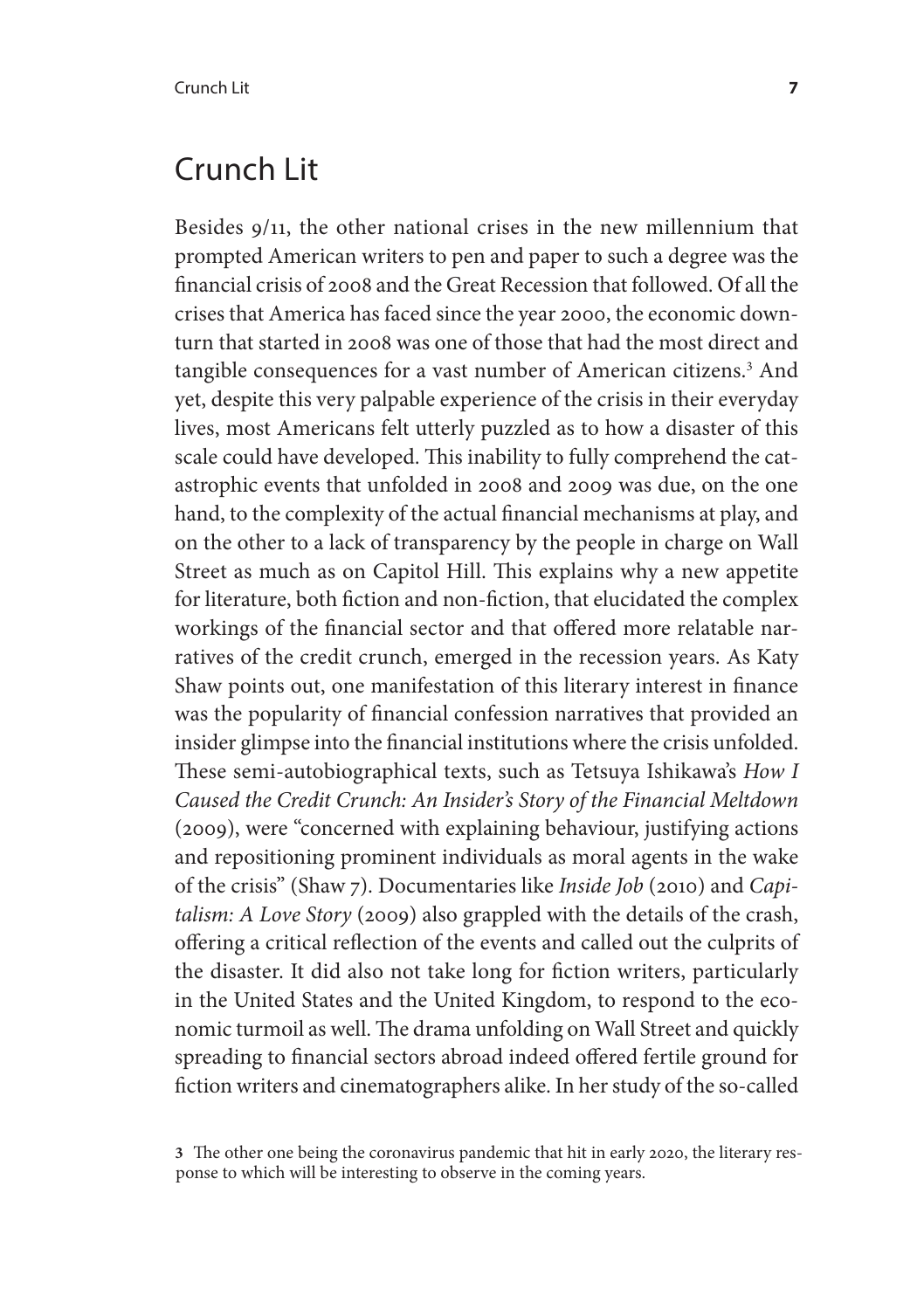'Crunch Lit' genre, Katy Shaw argues that by "[s]tretching the crisis away from facts and figures onto a broader pictorial canvas that illustrates individual impacts, experiences and consequences, these new writings speak to a public desire for new narratives about this period" (13). Novels such as John Lanchester's *Capital* (2012), Sebastian Faulks's *A Week In December* (2009), Adam Haslett's *Union Atlantic* (2010) and Alex Preston's *The Bleeding City* (2010) personalized the credit crunch by telling the fictional stories of, on the one hand, individuals inside the financial institutions, who are often presented as either modern-day villains or ignorant bystanders, as well as of those tragically affected by the socio-economic aftermath of the meltdown. Filmmakers similarly recognized the dramatic potential of the housing bubble and the financial crisis, with films like *99 Homes* (2014) and *The Big Short* (2015) painting a perceptive and chilling picture of the subprime debacle and its consequences.

It should be noted that this new literary genre that developed post-2008, aiming to represent the financial crisis and the subsequent recession head-on, has in recent years received increased critical attention, with Katy Shaw's book *Crunch Lit*, published in 2015, being the most comprehensive study of the genre to date.4 Kirk Boyle and Daniel Mrozowski's book *The Great Recession in Fiction, Film, and Television* (2013) widened the focus by examining the representation of the financial crisis in the arts in general. David Mattingly's contribution in this collection, "Crash Fiction: American Literary Novels of the Global Financial Crisis", presents an important overview of the emerging fiction of finance.

# Engaging with the National "structure of feeling"<sup>5</sup>

When critics discuss the literary response to the crises and periods of upheaval that America has experienced in the twenty-first century, they

**<sup>4</sup>** Other pertinent studies include Hamilton Caroll and Annie McClanahan's "Fictions of Speculation: Introduction" (2015) and Laura Finch's "The Un-real Deal: Financial Fiction, Fictional Finance, and the Financial Crisis" (2015).

**<sup>5</sup>** Gray, *After the Fall* (24).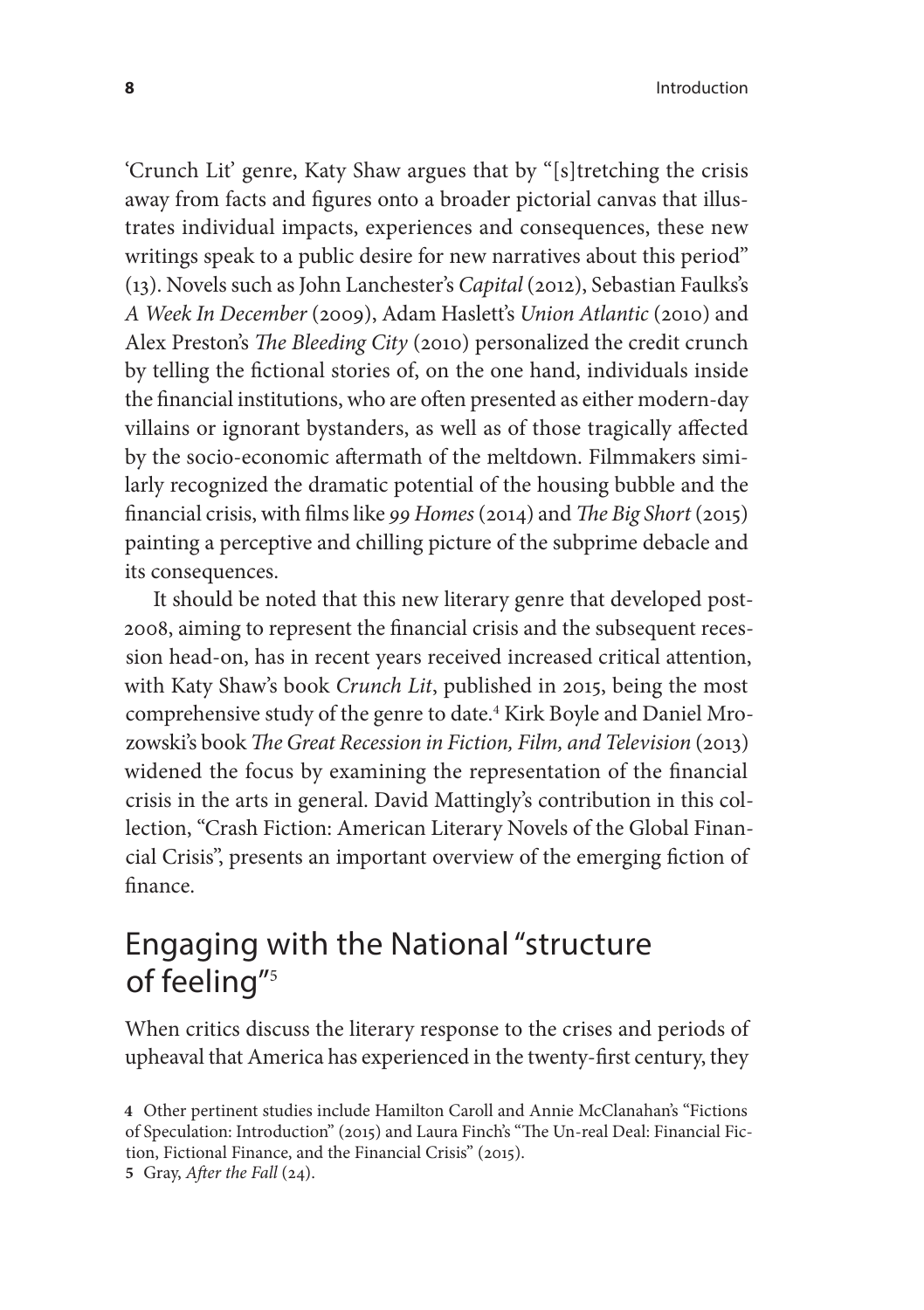primarily turn their attention to exactly these two distinct categories that I have sketched out on the previous pages: on the one hand, the post-9/11 novels that gave voice to a nation derailed by the trauma of the terrorist attacks, and on the other, the "Crunch Lit" books that captured the gradual moral decline of the financial sector and the havoc of the market meltdown. Yet, in my opinion, what has been widely overlooked is the fact that many other novels written in recent years have engaged with the ongoing climate of crisis in a more nuanced and subtle manner. The novels discussed in this book engage with the atmosphere of uncertainty and the anxiety resulting from the multiple and often overlapping crises of the new millennium. What these novelists are focusing in on is less the cataclysmic event itself, than the lingering sense of malaise and disquietude left in its wake. These narratives offer a portrait of a fragmented and unsettled nation; they register and urge us to confront the cracks in our society's foundation. Christopher J. Walsh is right when he claims that "one of the highest accolades we could bestow upon a writer is that they produce something that makes us see the world differently, that makes us reconsider our relationship to our culture and our environment" (271). Never is there more of a need, and more potential, for writers to produce stories that cut to the very core of uncomfortable truths than in times of national upheaval. Naomi Klein argues that, following a crisis, a state of shock sets in and "we lose our narrative, we lose our story, we become disorientated" (qtd. in Shaw 14). Such a moment of rupture can become a catalyst for human beings to question perceived certainties, to interrogate and reappraise the value and belief systems which always appeared reliable and stable but which suddenly come undone—and fiction offers an ideal space for precisely such probing and questioning to occur. The question that imposes itself, however, is *how* novelists can convey the prolonged sense of insecurity and underlying feeling of disorientation that has marked the collective experience in millennial America.